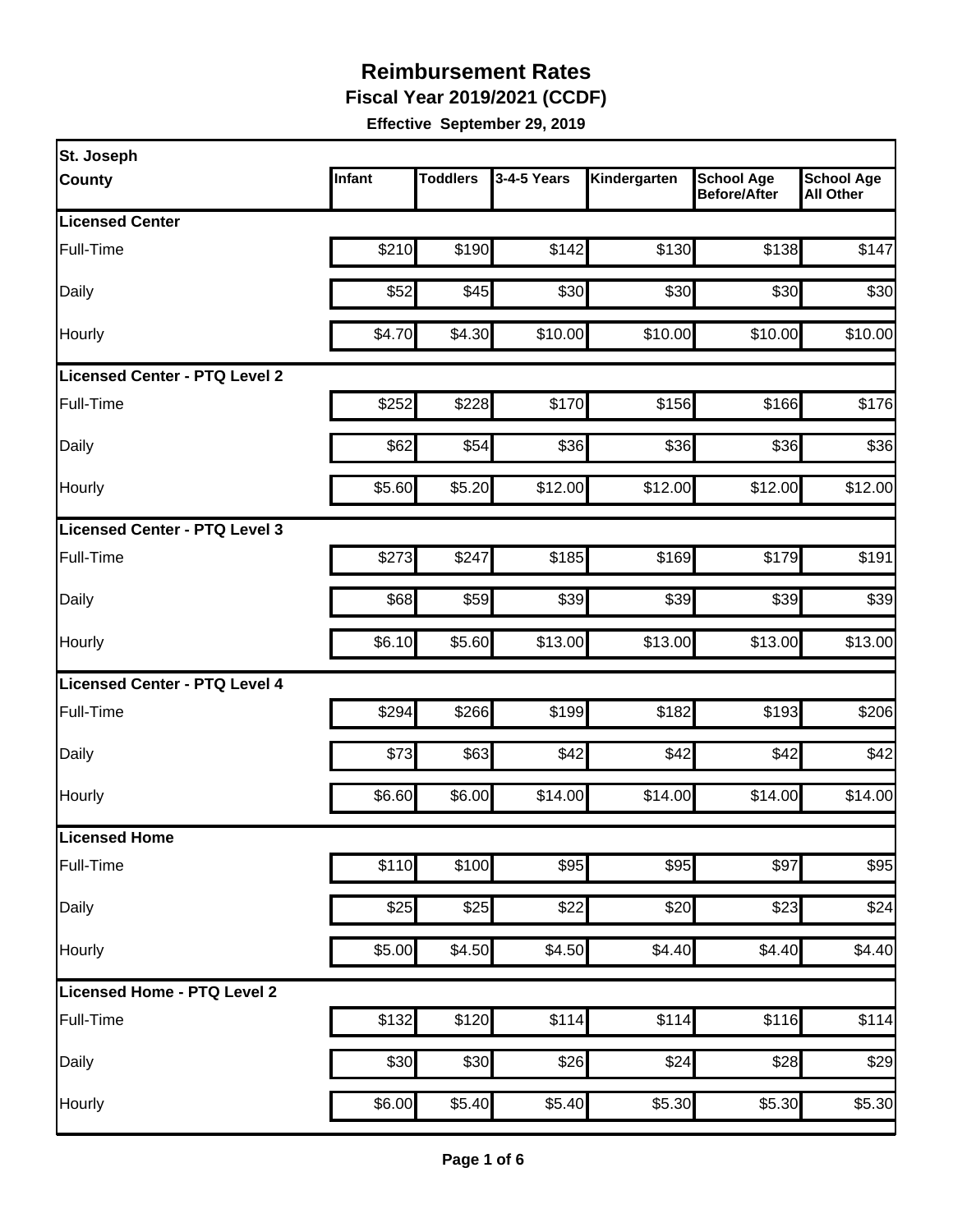**Fiscal Year 2019/2021 (CCDF)**

| St. Joseph                               |        |                 |             |              |                                   |                                       |
|------------------------------------------|--------|-----------------|-------------|--------------|-----------------------------------|---------------------------------------|
| <b>County</b>                            | Infant | <b>Toddlers</b> | 3-4-5 Years | Kindergarten | <b>School Age</b><br>Before/After | <b>School Age</b><br><b>All Other</b> |
| Licensed Home - PTQ Level 3              |        |                 |             |              |                                   |                                       |
| Full-Time                                | \$143  | \$130           | \$124       | \$124        | \$126                             | \$124                                 |
| Daily                                    | \$33   | \$33            | \$29        | \$26         | \$30                              | \$31                                  |
| Hourly                                   | \$6.50 | \$5.90          | \$5.90      | \$5.70       | \$5.70                            | \$5.70                                |
| <b>Licensed Home - PTQ Level 4</b>       |        |                 |             |              |                                   |                                       |
| Full-Time                                | \$154  | \$140           | \$133       | \$133        | \$136                             | \$133                                 |
| Daily                                    | \$35   | \$35            | \$31        | \$28         | \$32                              | \$34                                  |
| Hourly                                   | \$7.00 | \$6.30          | \$6.30      | \$6.20       | \$6.20                            | \$6.20                                |
| <b>Registered Ministry</b>               |        |                 |             |              |                                   |                                       |
| Full-Time                                | \$131  | \$113           | \$104       | \$100        | \$54                              | \$76                                  |
| Daily                                    | \$29   | \$25            | \$21        | \$21         | \$15                              | \$16                                  |
| Hourly                                   | \$4.60 | \$4.20          | \$4.30      | \$4.30       | \$2.20                            | \$4.30                                |
| <b>Registered Ministry - PTQ Level 1</b> |        |                 |             |              |                                   |                                       |
| Full-Time                                | \$171  | \$152           | \$123       | \$115        | \$96                              | \$112                                 |
| Daily                                    | \$41   | \$35            | \$26        | \$26         | \$23                              | \$23                                  |
| Hourly                                   | \$4.70 | \$4.30          | \$7.20      | \$7.20       | \$6.10                            | \$7.20                                |
| <b>Registered Ministry - PTQ Level 2</b> |        |                 |             |              |                                   |                                       |
| Full-Time                                | \$252  | \$228           | \$170       | \$156        | \$166                             | \$176                                 |
| Daily                                    | \$62   | \$54            | \$36        | \$36         | \$36                              | \$36                                  |
| Hourly                                   | \$5.60 | \$5.20          | \$12.00     | \$12.00      | \$12.00                           | \$12.00                               |
| <b>Registered Ministry - PTQ Level 3</b> |        |                 |             |              |                                   |                                       |
| Full-Time                                | \$273  | \$247           | \$185       | \$169        | \$179                             | \$191                                 |
| Daily                                    | \$68   | \$59            | \$39        | \$39         | \$39                              | \$39                                  |
| Hourly                                   | \$6.10 | \$5.60          | \$13.00     | \$13.00      | \$13.00                           | \$13.00                               |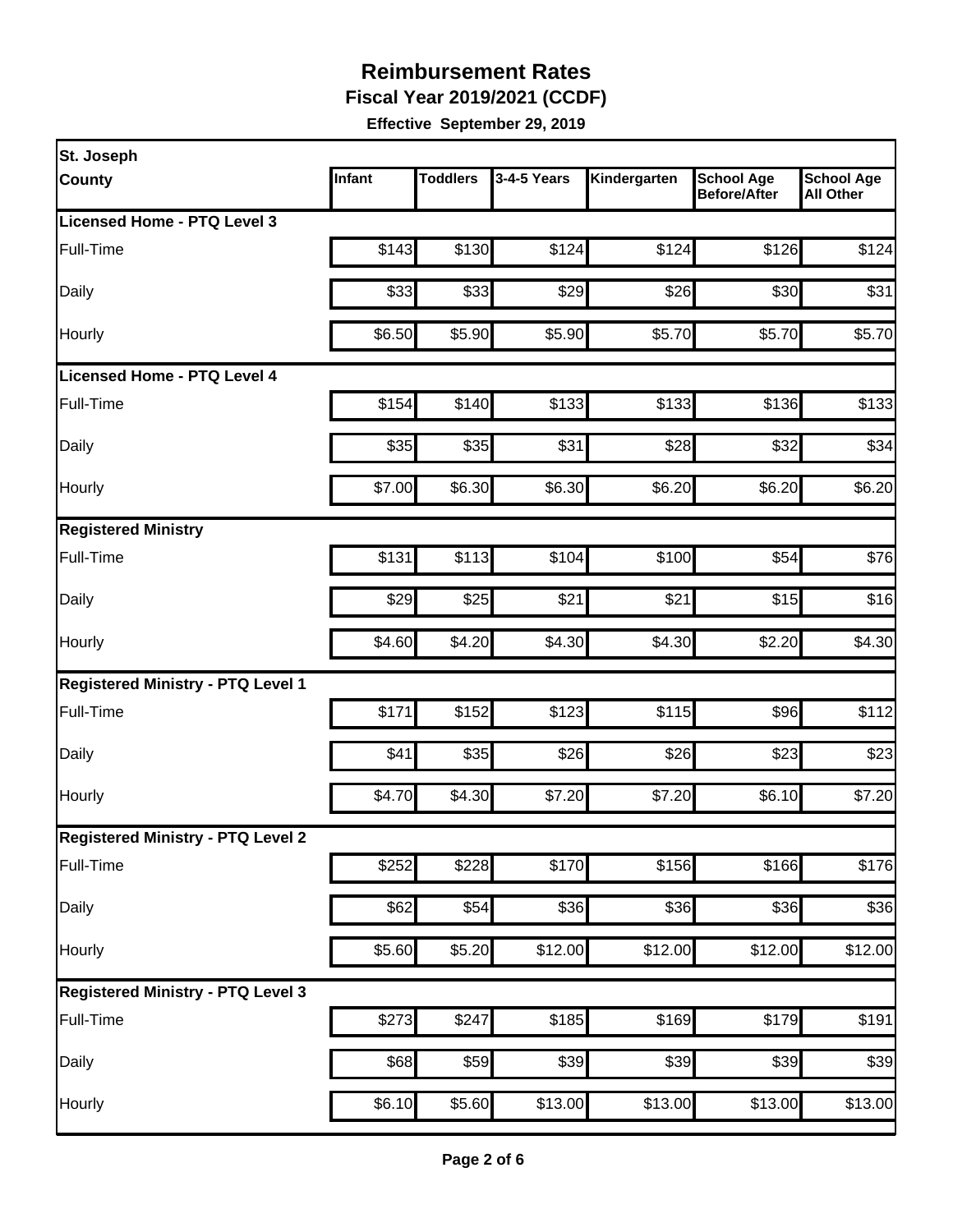**Fiscal Year 2019/2021 (CCDF)**

| St. Joseph                               |        |                 |             |              |                                          |                                       |
|------------------------------------------|--------|-----------------|-------------|--------------|------------------------------------------|---------------------------------------|
| <b>County</b>                            | Infant | <b>Toddlers</b> | 3-4-5 Years | Kindergarten | <b>School Age</b><br><b>Before/After</b> | <b>School Age</b><br><b>All Other</b> |
| <b>Registered Ministry - PTQ Level 4</b> |        |                 |             |              |                                          |                                       |
| Full-Time                                | \$294  | \$266           | \$199       | \$182        | \$193                                    | \$206                                 |
| Daily                                    | \$73   | \$63            | \$42        | \$42         | \$42                                     | \$42                                  |
| Hourly                                   | \$6.60 | \$6.00          | \$14.00     | \$14.00      | \$14.00                                  | \$14.00                               |
| <b>Exempt Center</b>                     |        |                 |             |              |                                          |                                       |
| Full-Time                                | \$131  | \$113           | \$104       | \$100        | \$54                                     | \$76                                  |
| Daily                                    | \$29   | \$25            | \$21        | \$21         | \$15                                     | \$16                                  |
| Hourly                                   | \$4.60 | \$4.20          | \$4.30      | \$4.30       | \$2.20                                   | \$4.30                                |
| <b>Accredited Exempt Center</b>          |        |                 |             |              |                                          |                                       |
| Full-Time                                | \$198  | \$178           | \$143       | \$143        | \$150                                    | \$139                                 |
| Daily                                    | \$44   | \$35            | \$33        | \$33         | \$33                                     | \$33                                  |
| Hourly                                   | \$5.20 | \$4.70          | \$6.70      | \$8.30       | \$7.50                                   | \$10.50                               |
| <b>Exempt Home</b>                       |        |                 |             |              |                                          |                                       |
| Full-Time                                | \$90   | \$85            | \$85        | \$79         | \$73                                     | \$85                                  |
| Daily                                    | \$20   | \$18            | \$17        | \$17         | \$17                                     | \$17                                  |
| Hourly                                   | \$3.40 | \$3.40          | \$3.40      | \$3.40       | \$2.80                                   | \$3.40                                |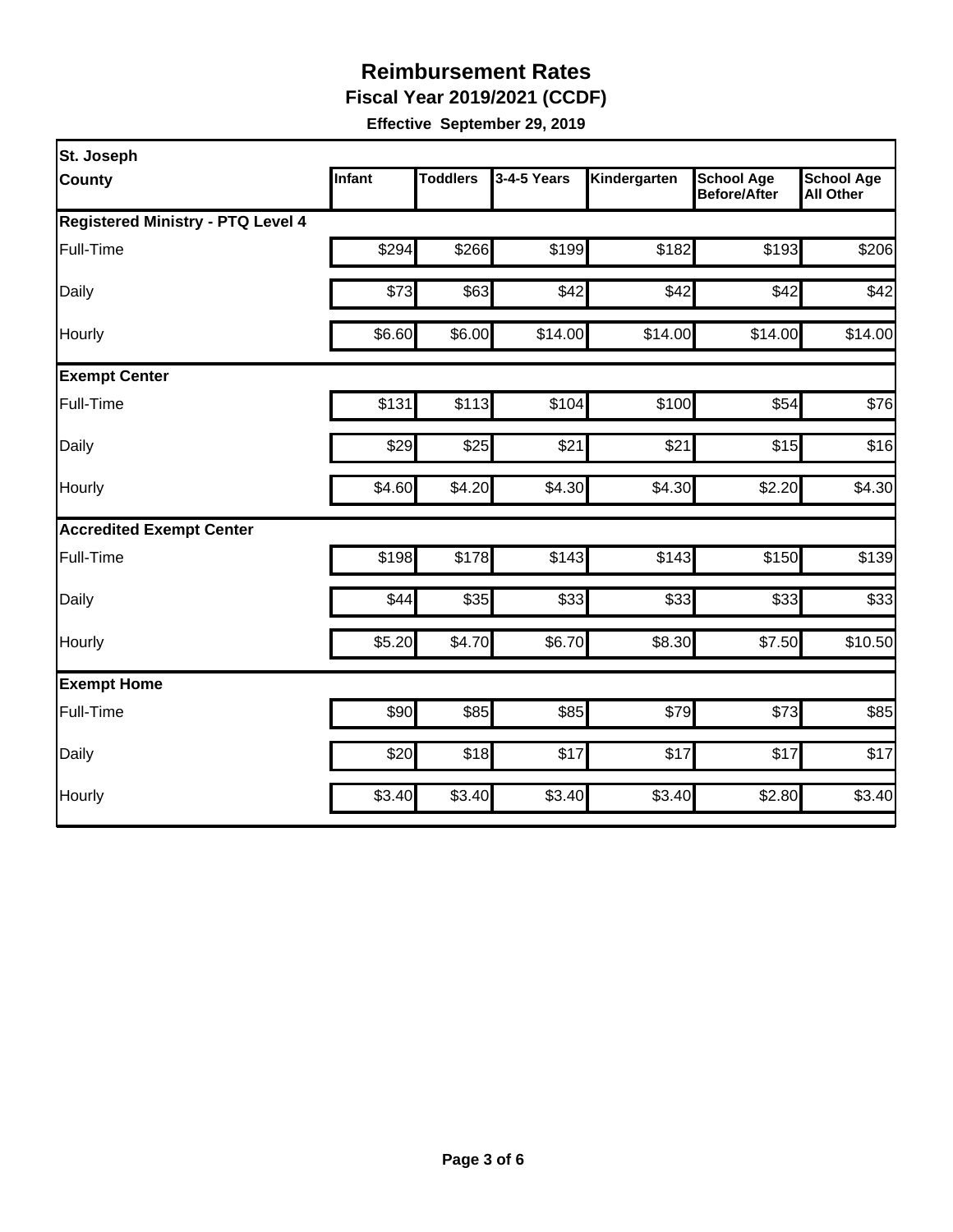**School Year 2019/2021 (OMW Pre-K)**

| St. Joseph                    |        |                 |             |              |                                   |                         |
|-------------------------------|--------|-----------------|-------------|--------------|-----------------------------------|-------------------------|
| <b>County</b>                 | Infant | <b>Toddlers</b> | 3-4-5 Years | Kindergarten | <b>School Age</b><br>Before/After | School Age<br>All Other |
| Licensed Center - PTQ Level 3 |        |                 |             |              |                                   |                         |
| Full-Time                     |        |                 | \$203.50    |              |                                   |                         |
| Daily                         |        |                 |             |              |                                   |                         |
| Hourly                        |        |                 |             |              |                                   |                         |
| Licensed Center - PTQ Level 4 |        |                 |             |              |                                   |                         |
| Full-Time                     |        |                 | \$218.90    |              |                                   |                         |
| Daily                         |        |                 |             |              |                                   |                         |
| Hourly                        |        |                 |             |              |                                   |                         |
| Licensed Home - PTQ Level 3   |        |                 |             |              |                                   |                         |
| Full-Time                     |        |                 | \$136.40    |              |                                   |                         |
| Daily                         |        |                 |             |              |                                   |                         |
| Hourly                        |        |                 |             |              |                                   |                         |
| Licensed Home - PTQ Level 4   |        |                 |             |              |                                   |                         |
| Full-Time                     |        |                 | \$146.30    |              |                                   |                         |
| Daily                         |        |                 |             |              |                                   |                         |
| Hourly                        |        |                 |             |              |                                   |                         |
| VCP Ministry - PTQ Level 0    |        |                 |             |              |                                   |                         |
| Full-Time                     |        |                 | \$114.40    |              |                                   |                         |
| Daily                         |        |                 |             |              |                                   |                         |
| Hourly                        |        |                 |             |              |                                   |                         |
| VCP Ministry - PTQ Level 3    |        |                 |             |              |                                   |                         |
| Full-Time                     |        |                 | \$203.50    |              |                                   |                         |
| Daily                         |        |                 |             |              |                                   |                         |
| Hourly                        |        |                 |             |              |                                   |                         |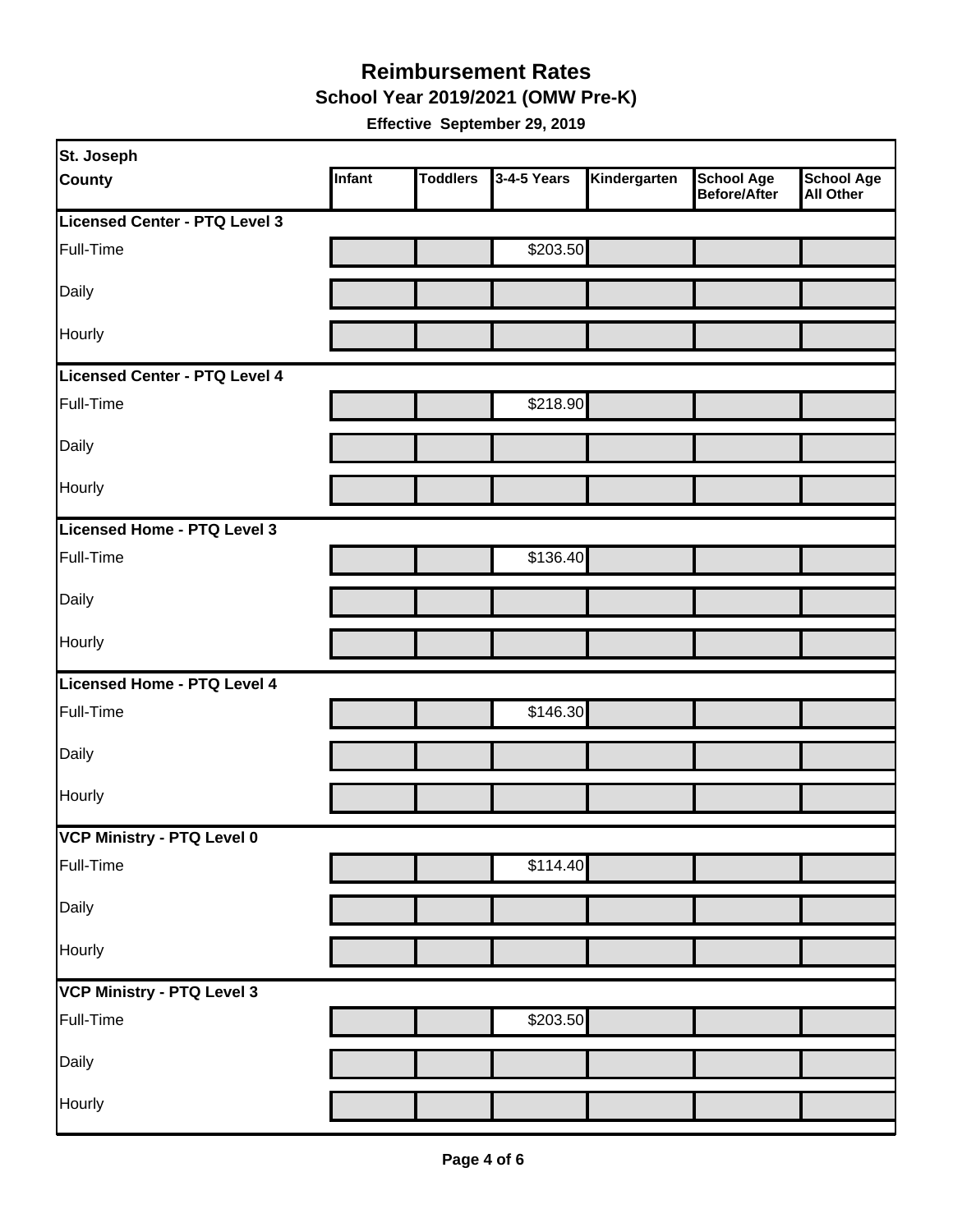**School Year 2019/2021 (OMW Pre-K)**

| St. Joseph                                     |        |                 |             |              |                                   |                                       |
|------------------------------------------------|--------|-----------------|-------------|--------------|-----------------------------------|---------------------------------------|
| <b>County</b>                                  | Infant | <b>Toddlers</b> | 3-4-5 Years | Kindergarten | <b>School Age</b><br>Before/After | <b>School Age</b><br><b>All Other</b> |
| <b>VCP Ministry - PTQ Level 4</b>              |        |                 |             |              |                                   |                                       |
| Full-Time                                      |        |                 | \$218.90    |              |                                   |                                       |
| Daily                                          |        |                 |             |              |                                   |                                       |
| Hourly                                         |        |                 |             |              |                                   |                                       |
| <b>Private Accredited School - PTQ Level 0</b> |        |                 |             |              |                                   |                                       |
| Full-Time                                      |        |                 | \$156.20    |              |                                   |                                       |
| Daily                                          |        |                 |             |              |                                   |                                       |
| Hourly                                         |        |                 |             |              |                                   |                                       |
| Private Accredited School - PTQ Level 1        |        |                 |             |              |                                   |                                       |
| Full-Time                                      |        |                 | \$156.20    |              |                                   |                                       |
| Daily                                          |        |                 |             |              |                                   |                                       |
| Hourly                                         |        |                 |             |              |                                   |                                       |
| <b>Private Accredited School - PTQ Level 2</b> |        |                 |             |              |                                   |                                       |
| Full-Time                                      |        |                 | \$187.00    |              |                                   |                                       |
| Daily                                          |        |                 |             |              |                                   |                                       |
| Hourly                                         |        |                 |             |              |                                   |                                       |
| <b>Private Accredited School - PTQ Level 3</b> |        |                 |             |              |                                   |                                       |
| Full-Time                                      |        |                 | \$203.50    |              |                                   |                                       |
| Daily                                          |        |                 |             |              |                                   |                                       |
| Hourly                                         |        |                 |             |              |                                   |                                       |
| Private Accredited School - PTQ Level 4        |        |                 |             |              |                                   |                                       |
| Full-Time                                      |        |                 | \$218.90    |              |                                   |                                       |
| Daily                                          |        |                 |             |              |                                   |                                       |
| Hourly                                         |        |                 |             |              |                                   |                                       |